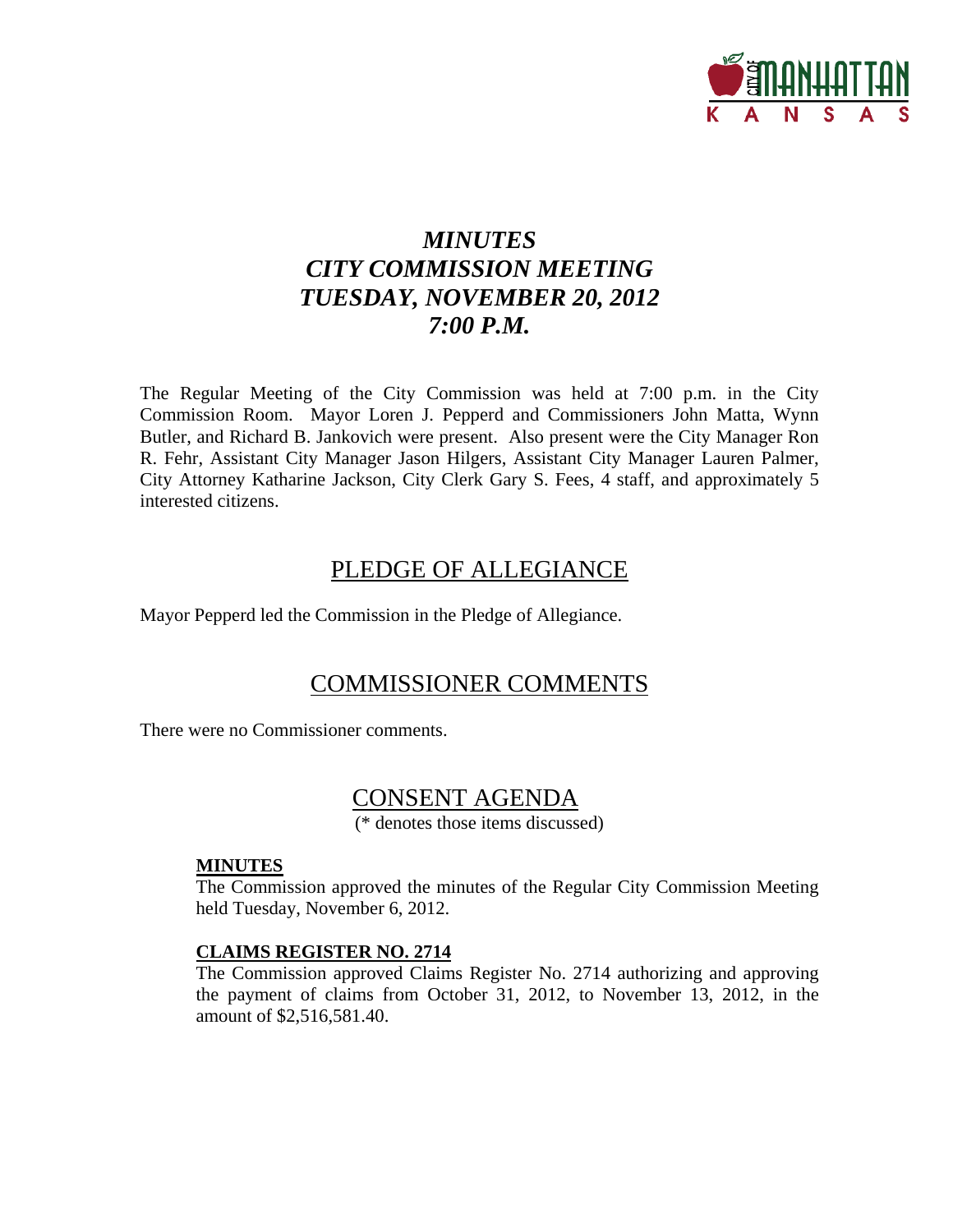### **LICENSES**

The Commission approved Tree Maintenance Licenses for calendar year 2013 for Blueville Nursery, Inc., 4539 Anderson Avenue; Brinker Tree Care, Inc., 2907 Jacque Circle; Carnahan Creek Tree, 12415 Carnahan Creek Road, Olsburg, Kansas; Hummel Tree Service, Inc., 601 Pottawatomie Avenue; Mugler Tree Care, 2400 West  $60<sup>th</sup>$  Avenue; Sedalia Terra Bellus, 1228 Westloop Place #317; Tree Man-MHK, 2104 Fox Meadows; and Weber Tree Service, LLC, 107 West 8<sup>th</sup> Street, Florence, Kansas.

## **FINAL PLAT – COUNTRYSIDE ESTATES ADDITION**

The Commission accepted the easements and rights-of-way, as shown on the Final Plat of Countryside Estates Addition, generally located east of Casement Road and south of Knox Lane, based on conformance with the Manhattan Urban Area Subdivision Regulations.

## **\* ORDINANCE NO. 6975/RESOLUTION NO. 112012-A – GENERAL OBLIGATION BOND SERIES 2012-B**

Ron Fehr, City Manager, provided additional information on the record low bid results of the general obligation bonds and temporary note series. He also reported on the favorable position of the City's bond ratings and provided clarification on Resolution No. 112012-C, which will save the City significant savings as a result of the low bids and refunding of bonds.

Mayor Pepperd thanked City staff and bond counsel for their great results and work.

The Commission accepted the low bid by Robert W. Baird & Co., Inc., of Milwaukee, Wisconsin, and approved Ordinance No. 6975 issuing \$12,885,000.00 in general obligation bonds (Series 2012-B) to finance two (2) special assessment projects (*KSU Foundation Addition – Sanitary Sewer (SS0812) and Miller Ranch Addition, Unit Three, Phase Two – Street (ST1102)*)and six (6) capital improvement projects (*Fire Station #3-Amherst Avenue (FRX75P), Fire Station #5-Grand Mere Village (FR775P), Gibbon Exhibit (SZ0902), Sunset Zoo Education Building (SZ0901), and Pierre Street and Third Street intersection (ST0910), and Design Services for the West Anderson Avenue Expansion Project (ST0810)*); and Resolution No. 112012-A authorizing delivery of the Series 2012-B bonds to the low bidder.

#### **\* ORDINANCE NO. 6976 – INCREASE – WATER RATES**

The Commission approved Ordinance No. 6976 amending the applicable section of Chapter 32 of the Code of Ordinances increasing water rates 3%, effective January 1, 2013.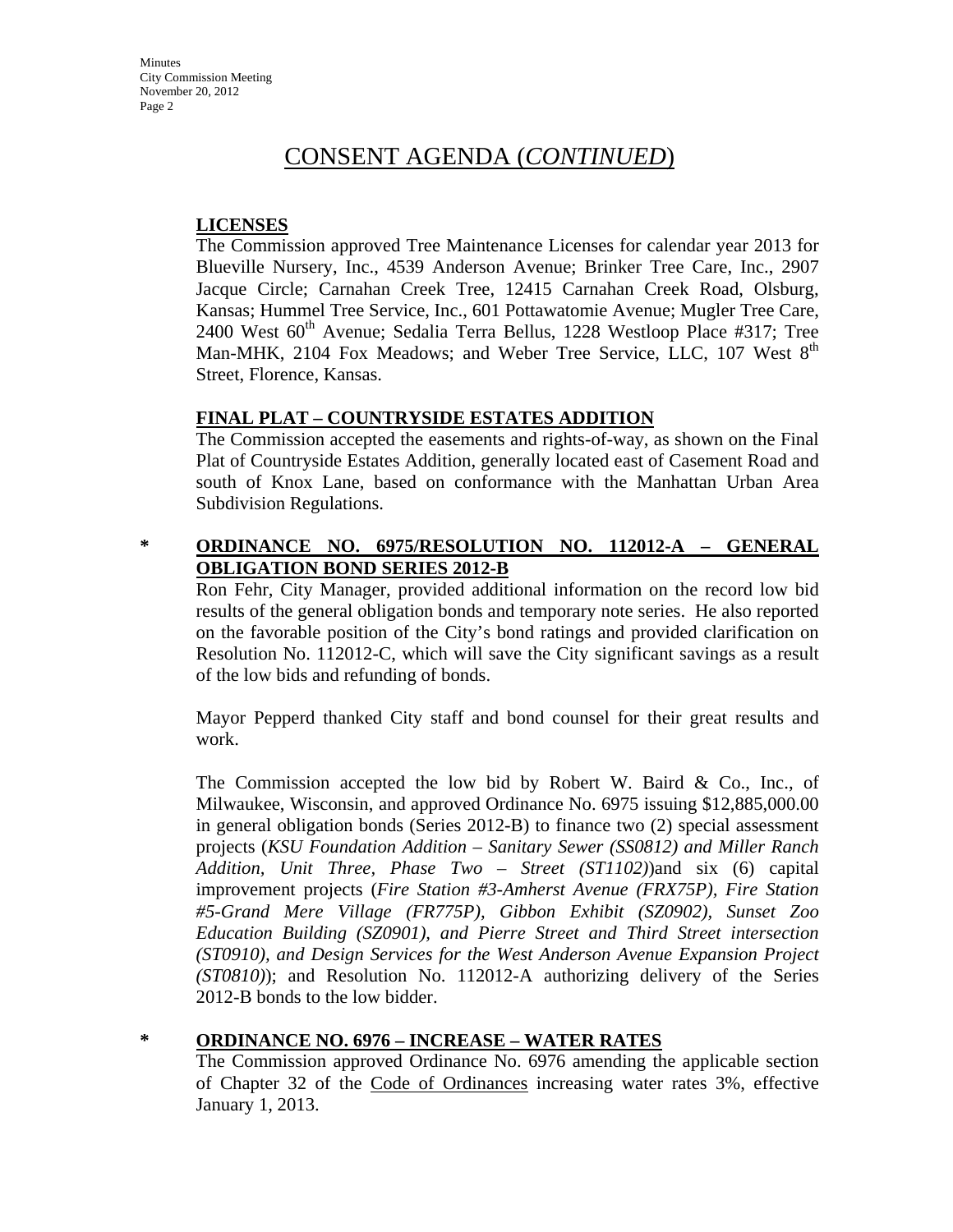### **\* ORDINANCE NO. 6977 – INCREASE – SANITARY SEWER RATES**

The Commission approved Ordinance No. 6977 amending the applicable section of Chapter 32 of the Code of Ordinances increasing wastewater rates 3%, effective January 1, 2013.

### **RESOLUTION NO. 112012-B – TEMPORARY NOTE SERIES NO. 2012-04**

The Commission approved accepting the best bid by UMB Bank, n.a., of Kansas City, Missouri, for selling the notes and approved Resolution No. 112012-B issuing Temporary Note Series No. 2012-04 in the amount of \$1,755,000.00 to finance the following 11 capital and special assessment projects to be debt financed: *McCall Road 24-inch Waterline (WA1018); Candlewood Parking, Lot 4, Sanitary Sewer (SS1205), Street (ST1208), and Water (WA1206); Grand Vista Addition, Unit 2, Sanitary Sewer (SS1203), Street (ST1202), Water (WA1205), and Storm Drainage (SM1201); and Western Hills Addition, Unit 14, Sanitary Sewer (SS1208), Street (ST1210), and Water (WA1209).*

## **REQUEST FOR QUALIFICATIONS – K-1/K-113 INTERCHANGE IMPROVEMENTS STUDY (ST1214)**

The Commission authorized City Administration to solicit statements of qualifications and appointed Commissioner Butler to serve on the Selection Committee for the K-18/K-113 Interchange Improvements Study (ST1214).

## **AWARD CONTRACT – US 24 MULTI-USE TRAIL IMPROVEMENTS (ST0912)**

The Commission accepted the Engineer's Opinion of Probable Cost in the amount of \$189,796.00; awarded and authorized the execution of a construction contract in the amount of \$122,397.00 to the lowest responsive bidder, Bryant & Bryant Construction, of Halstead, Kansas, for the US 24 Multi-Use Trail Improvements; and approved and authorized the execution of Contract Amendment No. 10 for the McCall Road Improvements (ST0812) in the amount of \$29,870.00 with Alfred Benesch and Company, of Manhattan, Kansas, for full-time construction-related engineering services for the project.

## **\* CHANGE ORDER NO. 1-FINAL – US 24 REINFORCED CONCRETE BOXES (ST0821)**

The Commission approved Change Order No. 1-Final for the US 24 Reinforced Concrete Boxes (McCall Road, Phase II) project resulting in a net increase in the amount of \$100,415.83 (+22.27%) to the contract with Middlecreek Corporation, of Peabody, Kansas.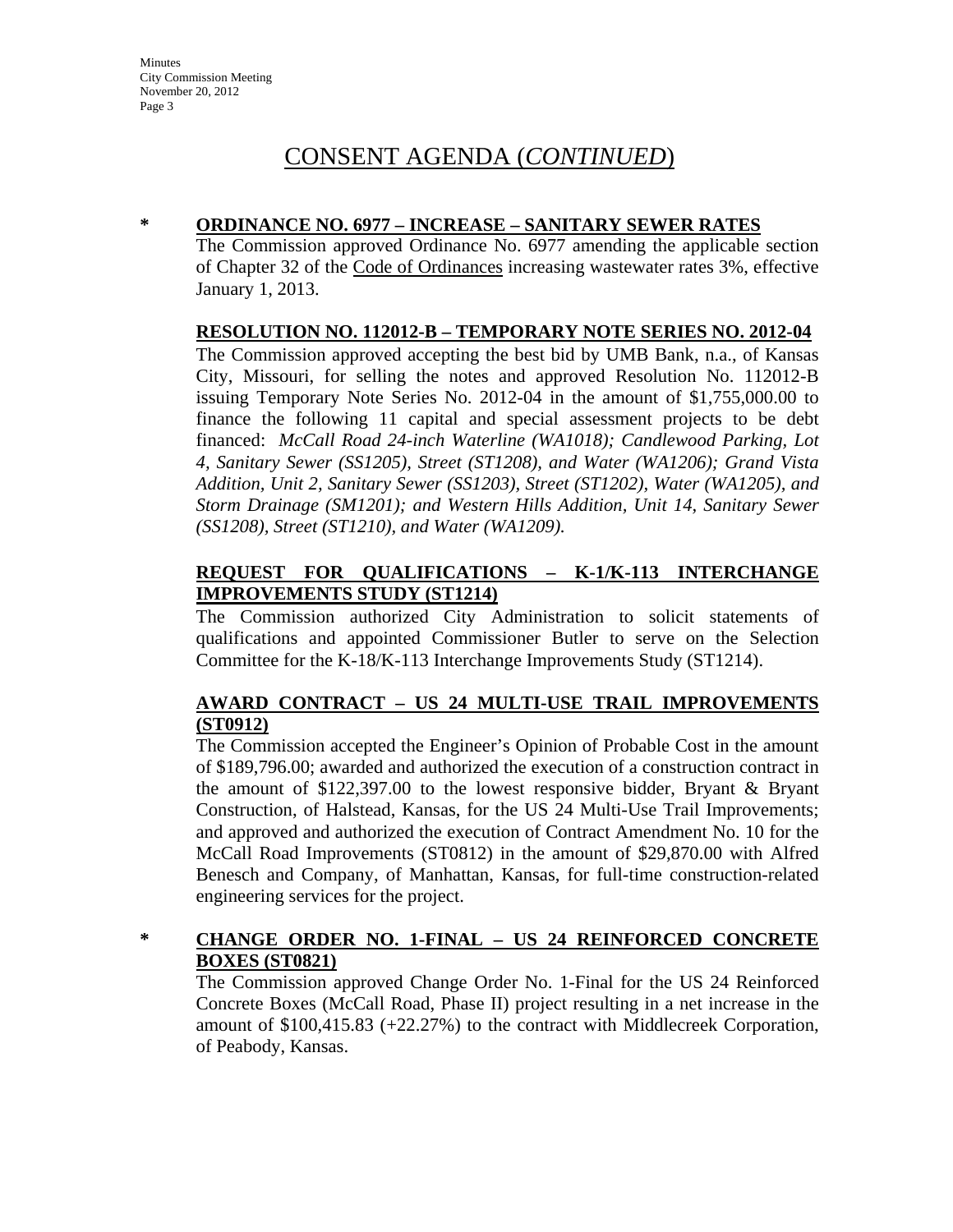#### **AWARD CONTRACT – HOUSING REHABILITATION PROGRAM**

The Commission accepted the bids for 716 Frey Drive; awarded the bid to the lowest responsible bidder; authorized the Mayor and City Clerk to enter into agreements with the contractor and property owner for expenditure of Housing Rehabilitation Funds; and authorized City Administration to approve any necessary change orders.

### **BOARD APPOINTMENTS**

The Commission approved appointments by Mayor Pepperd to various boards and committees of the City.

#### *Aggieville Business Improvement District Advisory Board*

\* Re-appointment of Mark Skochdopole, 1010 Westloop Place, to a three-year term. Mr. Skochdopole's term will begin January 1, 2013, and will expire December 31, 2015.

> Re-appointment of Kevin Peirce, 1731 Humboldt Street, to a three-year term. Mr. Peirce's term will begin January 1, 2013, and will expire December 31, 2015.

#### *Bicycle Advisory Committee*

Appointment of Seth Scobee, 1001 South Seth Child Road, to fill the unexpired Riley County Police Department term of Brian Johnson. Mr. Scobee's term begins immediately, and will expire October 31, 2014.

#### *City/University Special Projects Fund Committee*

Re-appointment of Jeff Koenig, 203 North  $14<sup>th</sup>$  Street, to a two-year Citizen term. Mr. Koenig's term begins immediately, and will expire June 30, 2014.

Appointment of Adam Bonewitz, 2344 Bellehaven Road, to a two-year Citizen term. Mr. Bonewitz's term begins immediately, and will expire June 30, 2014.

#### *Riley County Law Enforcement Board*

Re-appointment of Wynn Butler, 3600 Windsong Court, to a two-year Citizen term. Commissioner Butler's term will begin January 1, 2013, and will expire December 31, 2014.

Re-appointment of John Matta, 1213 Greystone Place, to a two-year Citizen term. Commissioner Matta's term will begin January 1, 2013, and will expire December 31, 2014.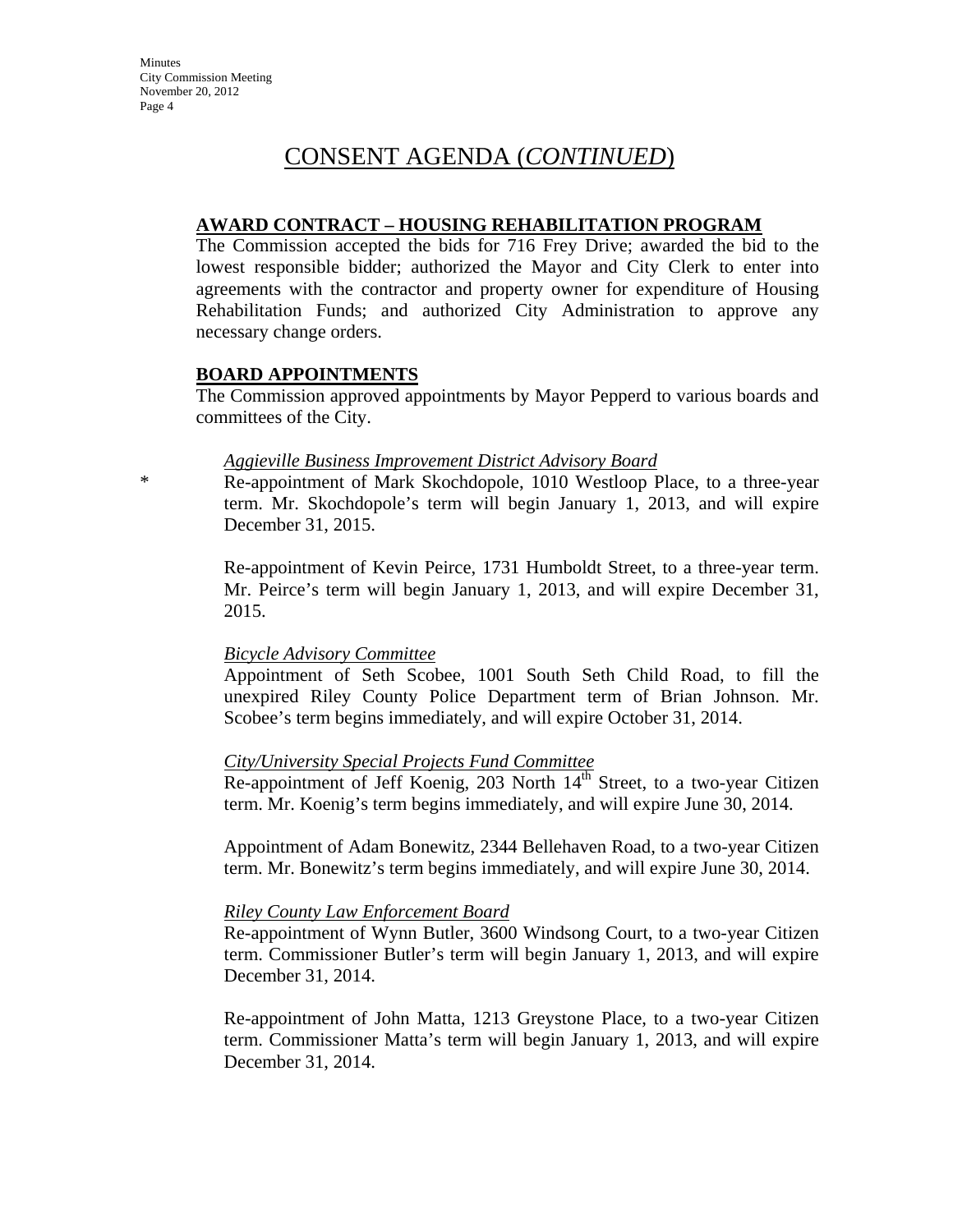## **BOARD APPOINTMENTS** *(CONTINUED)*

## *Riley County Law Enforcement Board* **(CONTINUED)**

Re-appointment of Richard Jankovich, 2021 Somerset Square, to a two-year City Commissioner term. Commissioner Jankovich's term will begin January 1, 2013, and will expire December 31, 2014.

### *Social Services Advisory Board*

Re-appointment of Teddy Hartke, 3229 Ella Lane, to a three-year term. Mr. Hartke's term begins immediately, and will expire June 30, 2015.

### *Special Alcohol Funds Advisory Committee*

Appointment of Chance Lee, 2601 Woodhaven Court, to a three-year term. Mr. Lee's term begins immediately, and will expire June 30, 2015.

## **RESOLUTION NO. 112012-C – GENERAL OBLIGATION REFUNDING BONDS**

The Commission approved Resolution No. 112012-C authorizing the offer for sale of General Obligation Refunding Bonds Series No. 2012-C in the amount not to exceed \$5,500,000.00

After discussion, Commissioner Jankovich moved to approve the consent agenda, as read. Commissioner Butler seconded the motion. On a roll call vote, motion carried 4-0.

# GENERAL AGENDA

## **FIRST READING – REZONE - PROPOSED LOTS 30A-43B, HIGHLAND MEADOWS ADDITION, UNIT SEVEN**

Eric Cattell, Assistant Director for Planning, presented the item. He then responded to questions from the Commission regarding the drainage easement and stormwater requirements as part of the development.

Ron Fehr, City Manager, responded to questions from the Commission.

After discussion and comments from the Commission, Commissioner Jankovich, moved to approve first reading of an ordinance rezoning a 4.61-acre tract of land consisting of proposed Lots 30A-43B, Highland Meadows Addition, Unit Seven, generally located northwest of the southern intersection of Highland Ridge Drive and North Scenic Drive, from R-1, Single-Family Residential District, to R-2, Two-Family Residential District, based on the findings in the Staff Report *(See Attachment No. 1)*. Commissioner Butler seconded the motion. On a roll call vote, motion carried 4-0.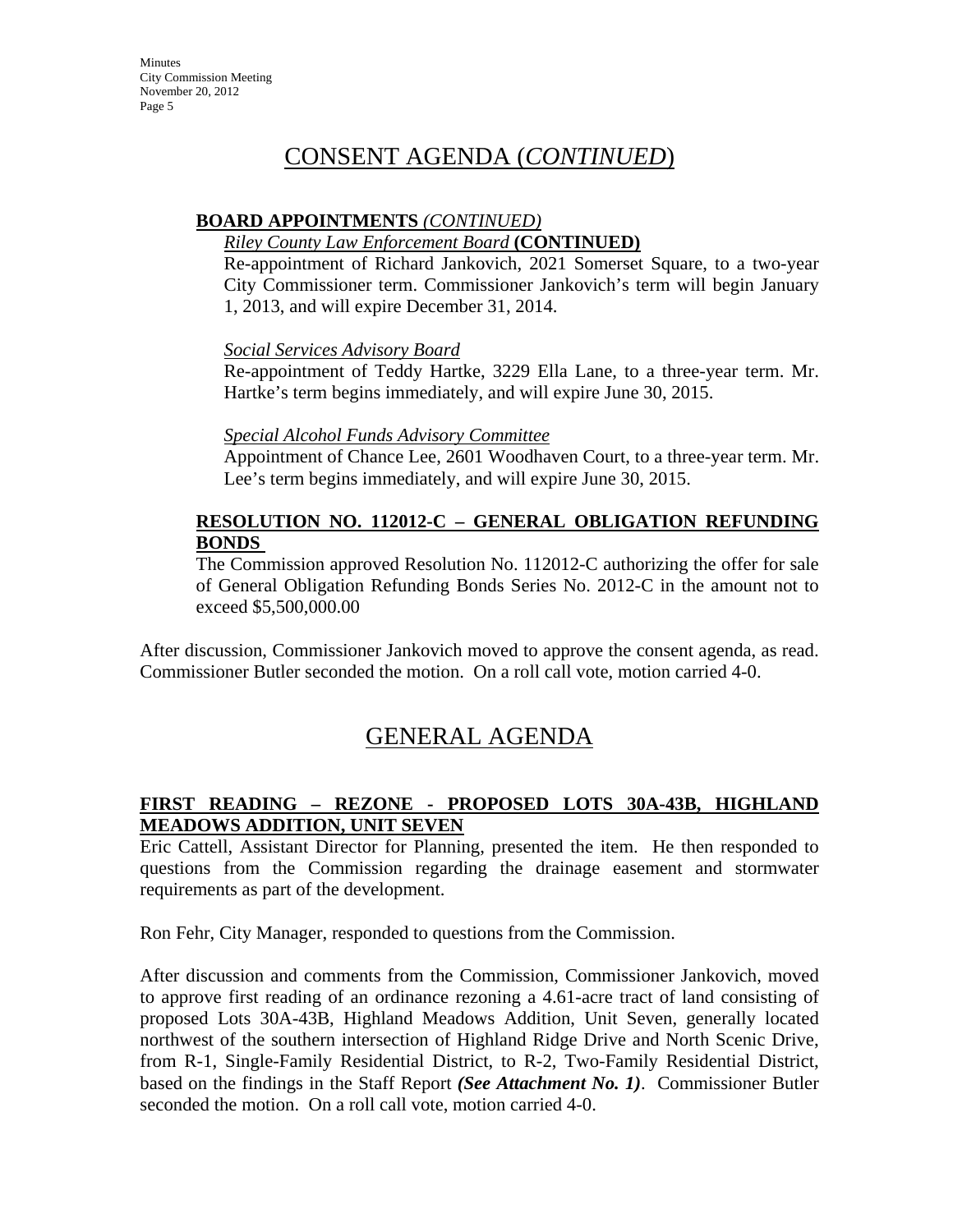Minutes City Commission Meeting<br>November 20, 2012 Page 6

## **GENERAL AGENDA (CONTINUED)**

Mayor Pepperd announced that the City offices would be closed Thursday, November 22, 2012, and Friday, November 23, 2012. He wished the community a safe and happy Thanksgiving.

### **ADJOURNMENT**

At 7:18 p.m., the Commission adjourned.

Gary 8. Fees, MMC, City Clerk

 $\label{eq:1.1} \mathcal{V}_{\text{int}}\left(\mathbf{K}\right)\frac{\partial \mathcal{V}_{\text{int}}}{\partial \mathcal{V}_{\text{eff}}}\right) = -\mathcal{V}_{\text{eff}}$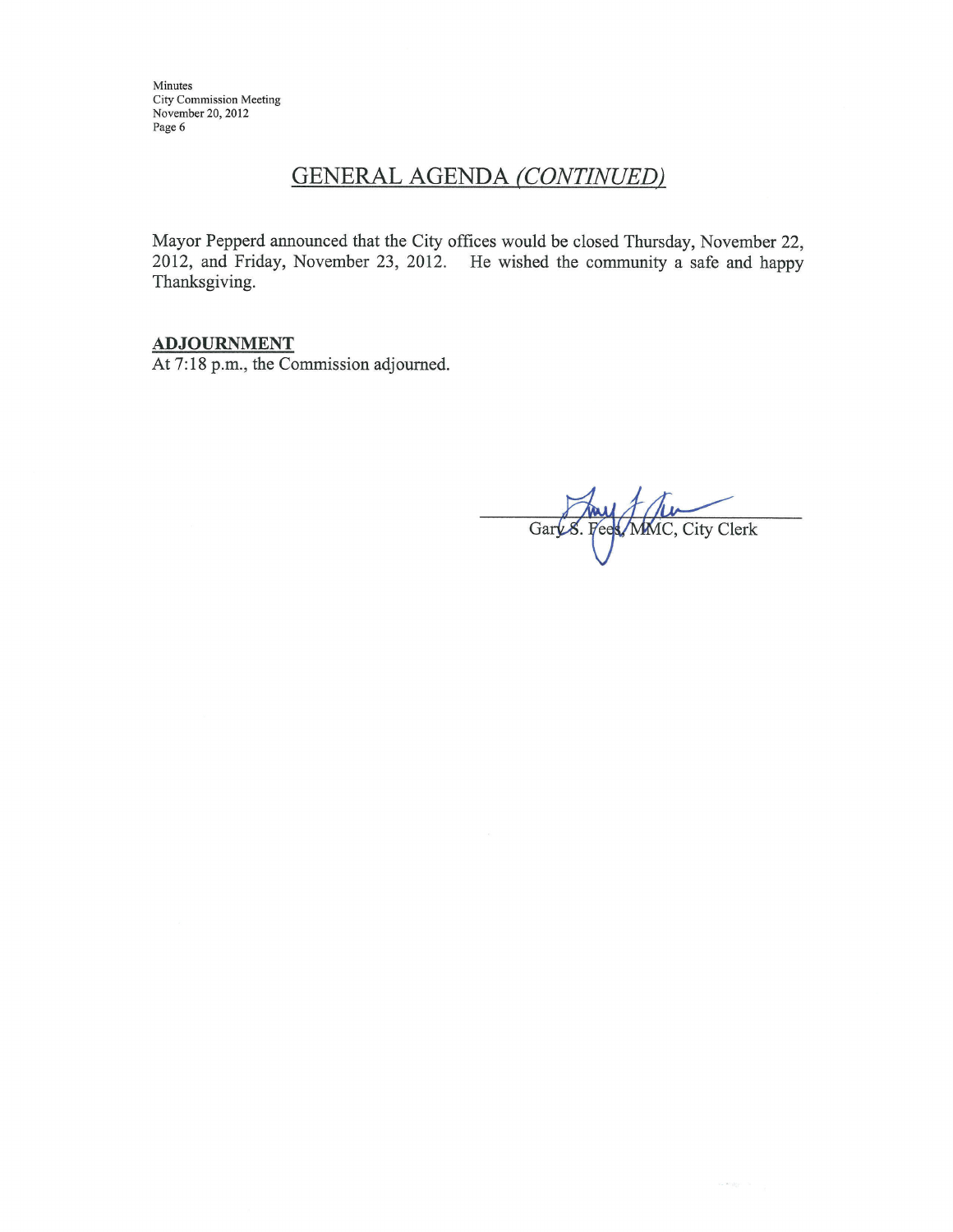### **STAFF REPORT**

### **ON AN APPLICATION TO REZONE PROPERTY**

**FROM:** R-1, Single-Family Residential District.

**TO:** R-2, Two-Family Residential District.

(Note: The advertisement to rezone included the proposed R-2 District, and AO, Airport Overlay District. However, City Administration determined that only the underlying R-1 District is required to be rezoned. The existing AO is in place in the south part of the proposed subdivision and does not need to be included and does not change. The AO District is shown on the proposed Preliminary Plat (attached).

The rezoning site is on the east side of the proposed Preliminary Plat of Highland Meadows Addition, Unit Seven, and generally consists of Lots 30A through 43B, which will be rezoned from R-1 to R-2 (see attached proposed Preliminary Plat for rezoning site).

**APPLICANT/OWNER:** HM Land Company – Tim Schultz.

**ADDRESS:** 1213 Hylton Heights Road, Suite 129, Manhattan KS 66502.

**LOCATION:** Generally located northwest of the south intersection of Highland Ridge Drive and N. Scenic Drive.

**AREA:** 4.61 acres (proposed R-2 rezoning area).

**EXISTING LEGAL DESCRIPTION:** Lot 59, Highland Meadows Addition, Unit One, to the City of Manhattan, Riley County, Kansas.

**DATE OF PUBLIC NOTICE PUBLICATION:** Monday, October 15, 2012.

**DATE OF PUBLIC HEARING: PLANNING BOARD:** Monday, November 5, 2012. **CITY COMMISSION:** Tuesday, November 20, 2012.

## **THIRTEEN MATTERS TO BE CONSIDERED WHEN REZONING**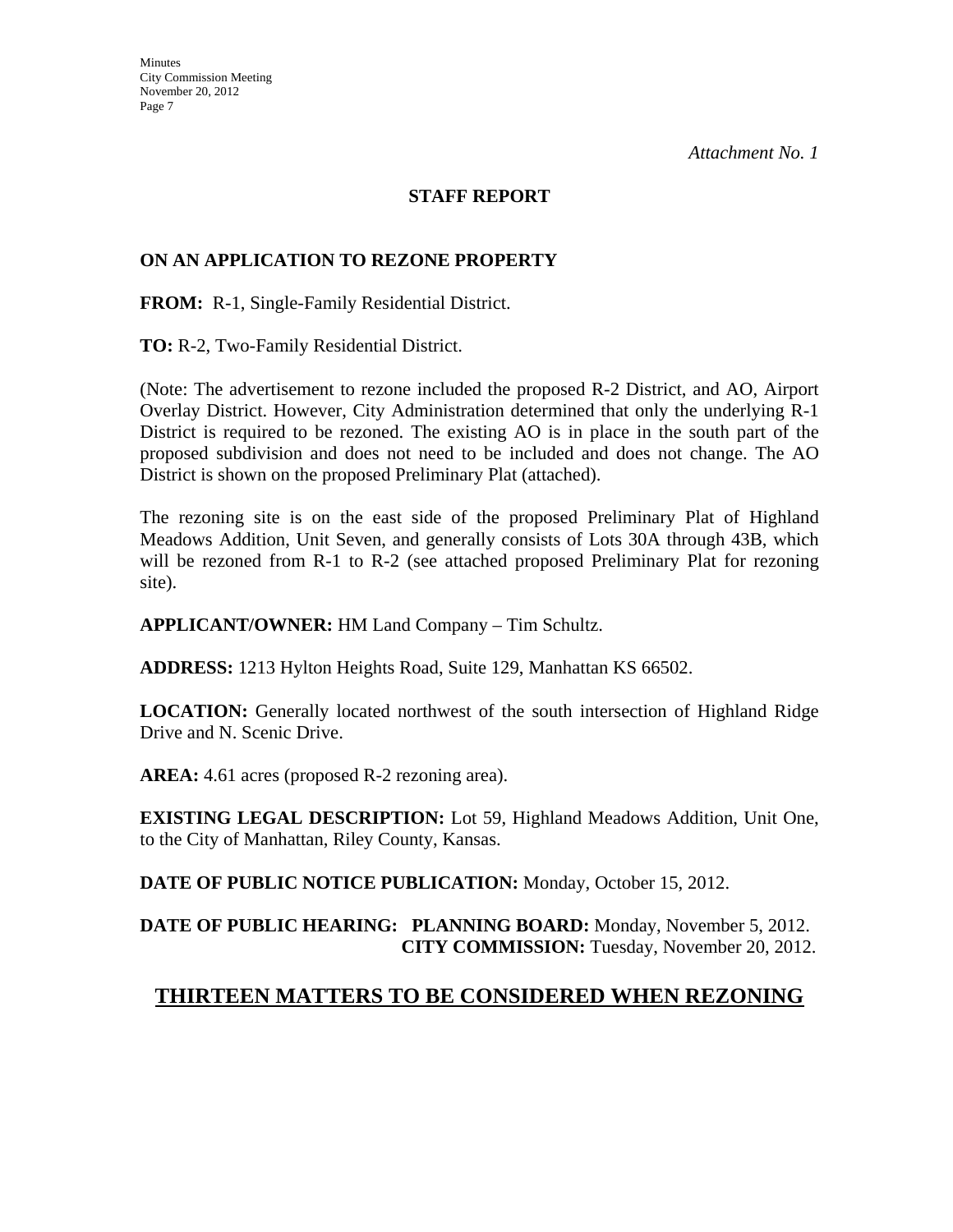**1. EXISTING USE:** Vacant single-family residential lot of land formerly owned by New Hope Church, which has been used for agricultural purposes since annexation and platting in 2004-2005. The application indicates the site is used for agricultural purposes and a milo crop will be harvested this fall.

**2. PHYSICAL AND ENVIRONMENTAL CHARACTERISTICS:** The site has been terraced for farming generally slopes gently from south to north and drains in the same direction to Wildcat Creek. A small part of the site, in the southeastern corner, slopes and drains to a ditch along N. Scenic Drive, which then drains into Wildcat Creek. The rezoning site is covered with milo. Trees are along the northwestern and northern parts of the site.

## **3. SURROUNDING LAND USE AND ZONING:**

**NORTH:** Highland Ridge Drive, two-family dwelling units, apartment buildings, and Wildcat Creek; R-2 District and R-3, Multiple-Family Residential District.

**SOUTH:** Highland Ridge Drive, single-family dwellings, undeveloped range land in Riley County; R-1/AO and County G-1, General Agricultural District.

**EAST:** Apartment buildings and N. Scenic Drive; R-3 District.

**WEST:** Single-family dwellings and two-family dwellings; R-1 District, R-1/AO and R-2.

**4. GENERAL NEIGHBORHOOD CHARACTER:** The area is within the Highland Meadows subdivision and is characterized by a mix of mostly developed lots for singlefamily homes, two-family and apartment buildings. The site is within a larger growth corridor in which a similar range of housing types are located. Outside of the residential growth corridor, the surrounding neighborhood is agricultural and open range land.

**5. SUITABILITY OF SITE FOR USES UNDER CURRENT ZONING:** The site is suitable for the permitted uses of the R-1 District but, due to its size, is unlikely to develop as a single-structure use.

**6. COMPATIBILITY OF PROPOSED DISTRICT WITH NEARBY PROPERTIES AND EXTENT TO WHICH IT MAY HAVE DETRIMENTAL AFFECTS:** The proposed low density character of the R-2 District is consistent with the character of the neighborhood in Highland Meadows subdivision. The rezoning site is on the east side of the proposed Highland Meadows Addition, Unit Seven, and will adjoin an existing apartment complex, Highland Ridge Apartments. The rezoning site will be separated from existing single-family homes to the west of proposed Highland Meadows Addition, Unit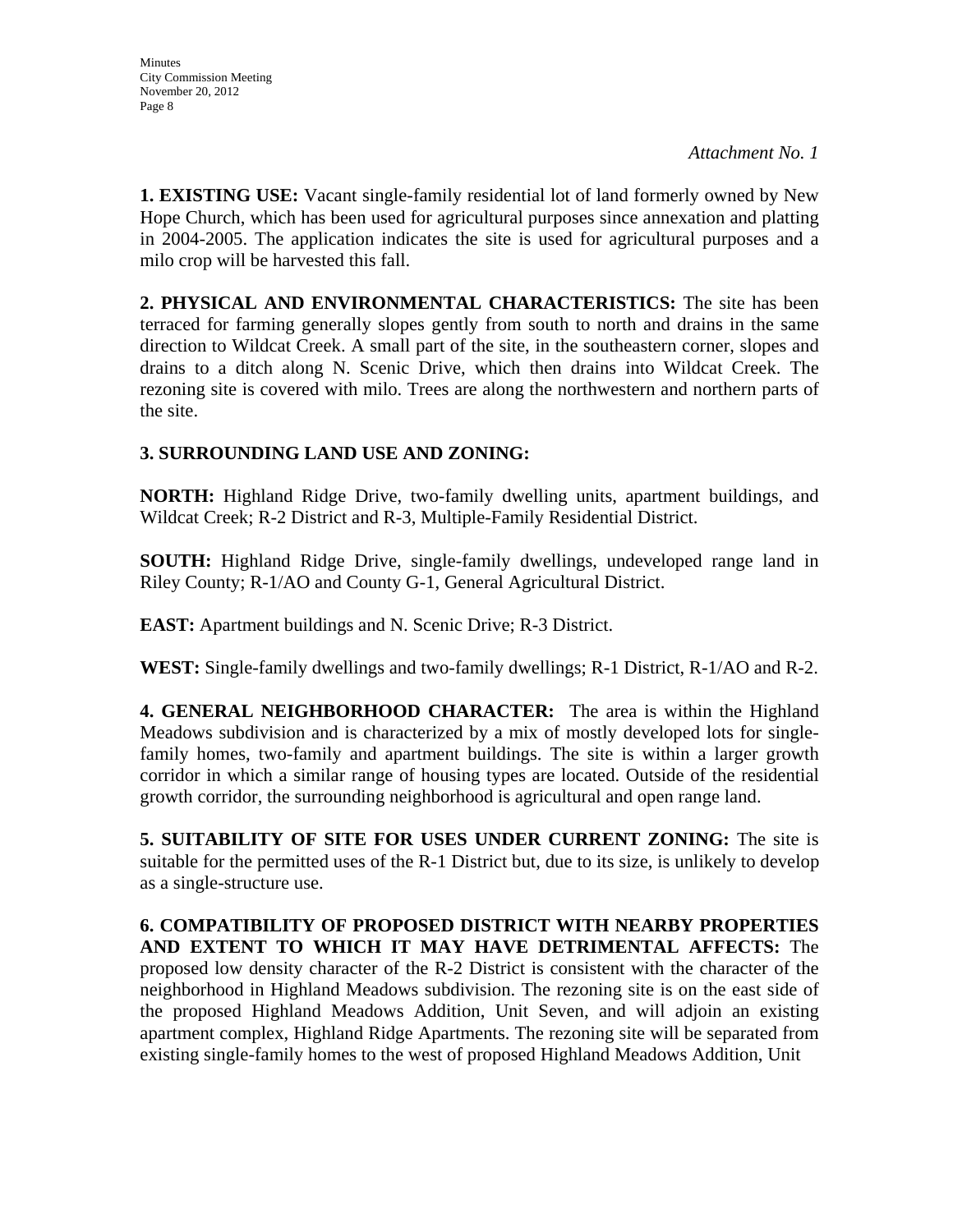Seven, by proposed single-family homes on the west side of proposed Highland Meadows Addition, Unit Seven.

### **7. CONFORMANCE WITH COMPREHENSIVE PLAN:**

#### **MANHATTAN URBAN AREA COMPREHENSIVE PLAN**

**THE EXISTING R-1 DISTRICT AND PROPOSED REZONING SITE FOR HIGHLAND MEADOWS ADDITION, UNIT SEVEN, IS SHOWN ON THE FUTURE LAND USE MAP IN THE SOUTHWEST PLANNING AREA AS AGRICULTURE. THE R-1 DISTRICT IS ALSO ADJACENT TO AN AREA SHOWN AS APPROPRIATE FOR RHD, RESIDENTIAL HIGH DENSITY.** 

**IN 2004 AND 2005, THE R-1 DISTRICT WAS FOUND TO CONFORM TO THE COMPREHENSIVE PLAN, AS DID THE BALANCE OF HIGHLAND MEADOWS SUBDIVISION WEST OF THE RHD AREA. THE BASIS FOR CONFORMANCE TO THE COMPREHENSIVE PLAN IS, AND WAS, BASED ON THE FOLLOWING FINDINGS FROM 2004-2005:**

**"THE AGRICULTURE CATEGORY IS AN AREA INTENDED FOR FARMING, RANCHING, OTHER AGRICULTURAL USES, AND LOW DENSITY RURAL RESIDENTIAL USES. THE AGRICULTURAL AREA, WHICH IS TO THE WEST AND SOUTH OF THE RHD CATEGORY, WAS NOT ANTICIPATED TO BE DEVELOPED WITHIN THE 20-YEAR PLANNING HORIZON OF THE PLAN. A CHARACTERISTIC OF THE AGRICULTURAL AREA IS THAT AGRICULTURAL USES ARE ENCOURAGED TO CONTINUE "WITHIN THE CONTEXT OF MARKET DEMAND AND THE DESIRES OF THE INDIVIDUAL PROPERTY OWNER". SUCH IS THE CASE OF THE PROPOSED HIGHLAND MEADOWS ADDITION. THE OWNERS AND APPLICANT DESIRE TO DEVELOP THE LAND WITHIN A MARKET DEMAND FOR RESIDENTIAL HOUSING.**

**WITHIN THE AGRICULTURAL CATEGORY, THE APPLICANT HAS PROPOSED RESIDENTIAL LOW TO MEDIUM (RLM) DENSITY USES CONSISTING OF SINGLE-FAMILY AND TWO-FAMILY USES. THE PROPOSED NET DENSITY FOR THE R-1 DISTRICT IS APPROXIMATELY 2.5 DWELLING UNITS PER NET ACRE. (NOTE: THE NEW HOPE CHURCH SITE WAS DEDUCTED FROM THE TOTAL ACREAGE TO CALCULATE DENSITY.)**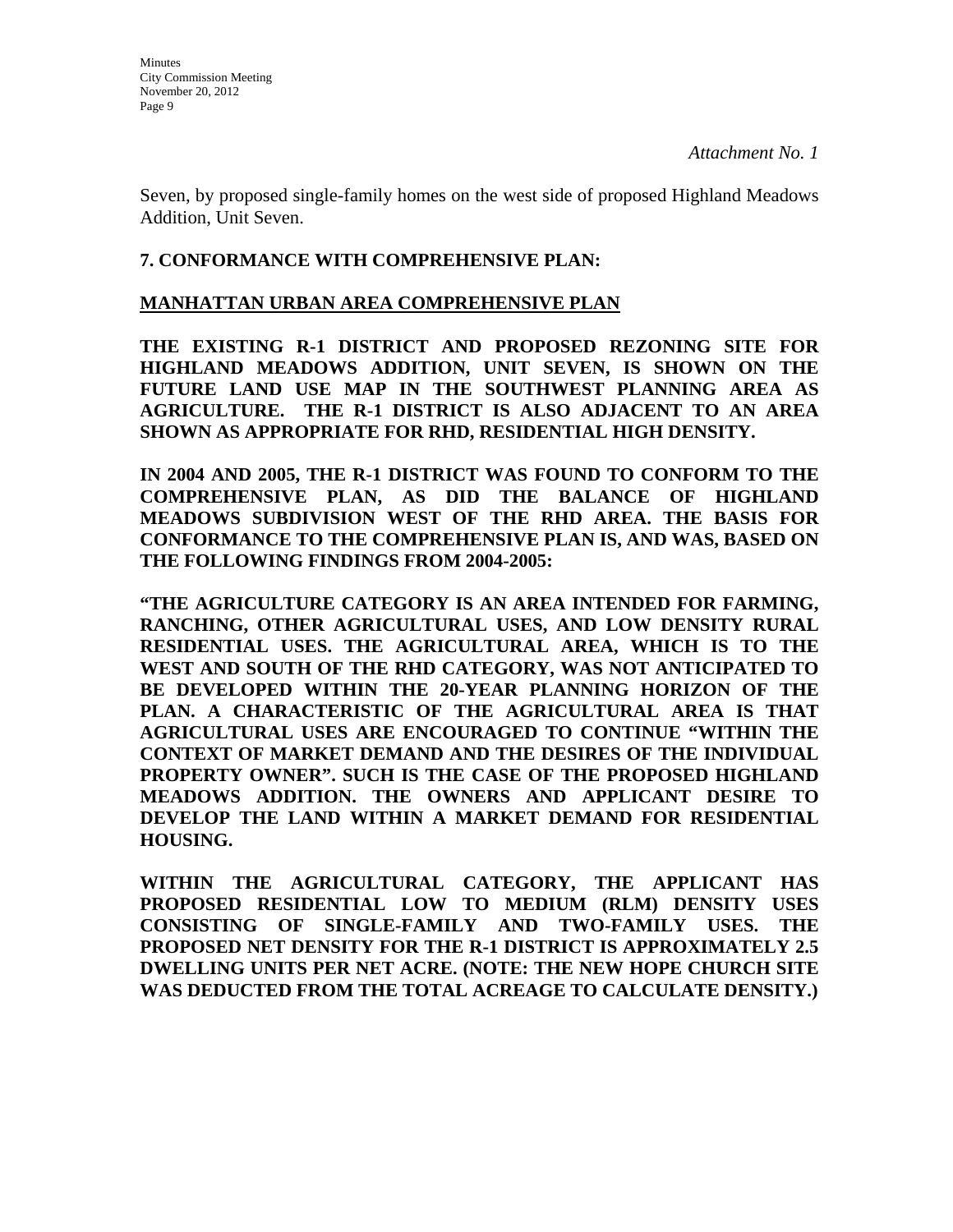**IN ADDITION, THE HIGHLAND MEADOWS ADDITION IS IN A GROWTH CORRIDOR, AS REFLECTED BY THE RHD CATEGORY, WHICH IS ALONG THE EAST AND WEST SIDES OF SCENIC DRIVE. THERE WAS NO EXPRESSED INTEREST TO EXPAND THE DEVELOPMENT OPPORTUNITIES BEYOND THE RHD CATEGORY, WHEN THE COMPREHENSIVE PLAN WAS ADOPTED. SINCE THEN, MARKET DEMAND AND INDIVIDUAL DESIRES HAVE CHANGED.**

**HIGHLAND MEADOWS IS WITHIN A SPECIAL PLANNING AREA, REFERRED TO AS "WEST OF SCENIC DRIVE". THE POLICIES OF PLANNING AREA FOCUS ON PRESERVATION OF SCENIC VIEWS AND MAINTAINING RURAL DENSITIES AND IT IS RECOMMENDED THAT CLUSTER DEVELOPMENT SHOULD BE FOR RURAL RESIDENTIAL LOTS THAT ARE TYPICALLY ON 20-ACRE SITES. AS NOTED BELOW UNDER THE GROWTH VISION, BECAUSE THE PROPOSED HIGHLAND MEADOWS ADDITION IS PARTIALLY WITHIN AN IDENTIFIED HIGH-DENSITY RESIDENTIAL GROWTH AREA, IT STRADDLES THE URBAN SERVICE AREA BOUNDARY (USAB) AND CAN BE SERVED, AND LIES OUTSIDE THE PROJECTED FORT RILEY LAND USE PROTECTION ZONE, CITY ADMINISTRATION BELIEVES THE PROPOSAL CONFORMS TO THE FUTURE LAND USE MAP OF THE COMPREHENSIVE PLAN FOR THE MANHATTAN URBAN AREA AND THE CITY OF MANHATTAN, KANSAS.** 

#### **GROWTH VISION**

**THE EASTERN PORTION OF THE PROPOSED HIGHLAND MEADOWS DEVELOPMENT, WHICH IS PROPOSED FOR HIGH-DENSITY RESIDENTIAL DEVELOPMENT, FALLS WITHIN THE URBAN SERVICE AREA BOUNDARY (USAB) AND IS ALSO CONSISTENT WITH THE COMPREHENSIVE PLAN AND THE LAND USE DESIGNATION FOR THAT AREA. THE GREATER PORTION OF THE DEVELOPMENT PROPOSAL IS LOCATED IMMEDIATELY TO THE WEST AND JUST BEYOND THE USAB. COMPREHENSIVE PLAN POLICY REQUIRES FUTURE URBAN DEVELOPMENT TO "BE CONTAINED WITHIN THE GEOGRAPHIC LIMITS OF THE URBAN SERVICE AREA BOUNDARY." THIS POLICY IS INTENDED TO MINIMIZE THE POTENTIAL FOR LEAPFROG DEVELOPMENT AND THE NEED TO PREMATURELY EXPAND AND DELIVER URBAN SERVICES TO AREAS BEYOND THE LIMITS OF CURRENT UTILITY SERVICES. THE POLICY ALSO HELPS TO INSURE THAT URBAN DEVELOPMENT IS PLACED IN AREAS THAT CAN BE PHYSICALLY SERVED."**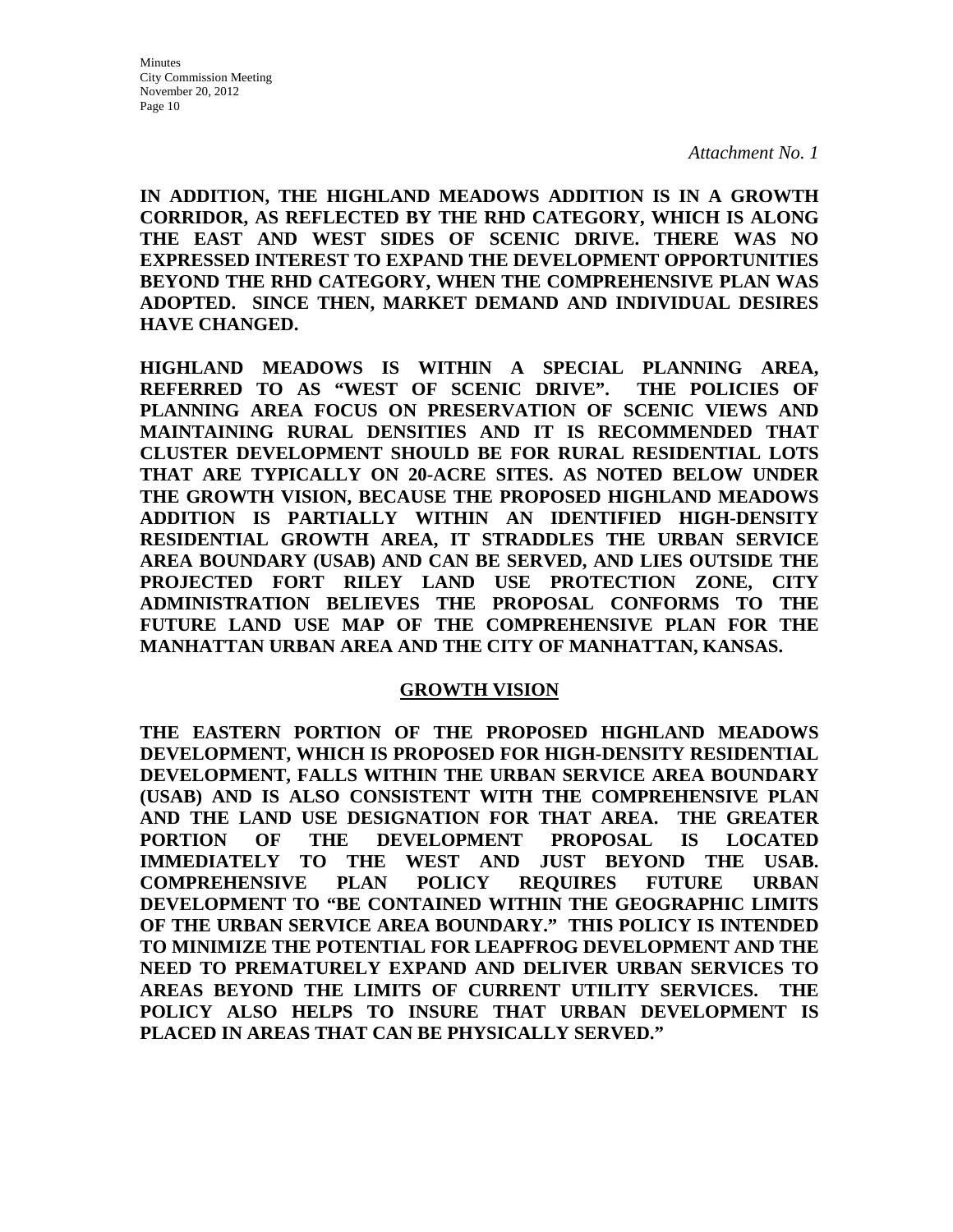## Staff Analysis

The proposed Highland Meadows Addition, Unit Seven, will have a net density of 4.2 dwelling units per net acre, which includes two-family (single-family attached) and singlefamily. The RHD category characterizes both single-family and single-family attached and duplex as low density uses. The proposed rezoning to R-2 District conforms to the Comprehensive Plan.

## **8. ZONING HISTORY AND LENGTH OF TIME VACANT AS ZONED:**

The site has remained vacant to date under the R-1/AO Districts.

| Dec. 6, 2004:    | Manhattan Urban Area Planning Board considers annexation of the<br>86-acre site and conducts the public hearings on the proposed<br>rezoning for the R-2, Two-Family Residential District and R-3,<br>Multiple-Family Residential District portions of the development, as<br>well as the preliminary plat. Planning Board recommends approval<br>of the annexation on a vote of 5-0; and recommends approval of the<br>rezoning and approves preliminary plat on a vote of 5-0. |
|------------------|----------------------------------------------------------------------------------------------------------------------------------------------------------------------------------------------------------------------------------------------------------------------------------------------------------------------------------------------------------------------------------------------------------------------------------------------------------------------------------|
| Dec. 20, 2004    | Manhattan Urban Area Planning Board conducts the public hearing<br>on the remaining 52-acre tract to be rezoned from County G-1,<br>General Agricultural District, to R-1, Single-Family Residential<br>District With Ao, Airport Overlay District, and recommends<br>approval on a vote of 5-0.                                                                                                                                                                                 |
| Dec. 21, 2004    | City Commission approves Resolution No. 122104-B, requesting<br>that the Board of Riley County Commissioners make positive<br>findings regarding the annexation of the proposed 86-acre Highland<br>Meadows Addition.                                                                                                                                                                                                                                                            |
| January 6, 2005  | Board of Riley County Commissioners considers annexation<br>requests, as per K.S.A. 12-520c and instructs county staff and<br>applicant to provide additional information on turn lane issues.                                                                                                                                                                                                                                                                                   |
| January 24, 2005 | Board of Riley County Commissioners continues discussion and<br>negotiation with applicant on a development agreement for the turn<br>lane improvements.                                                                                                                                                                                                                                                                                                                         |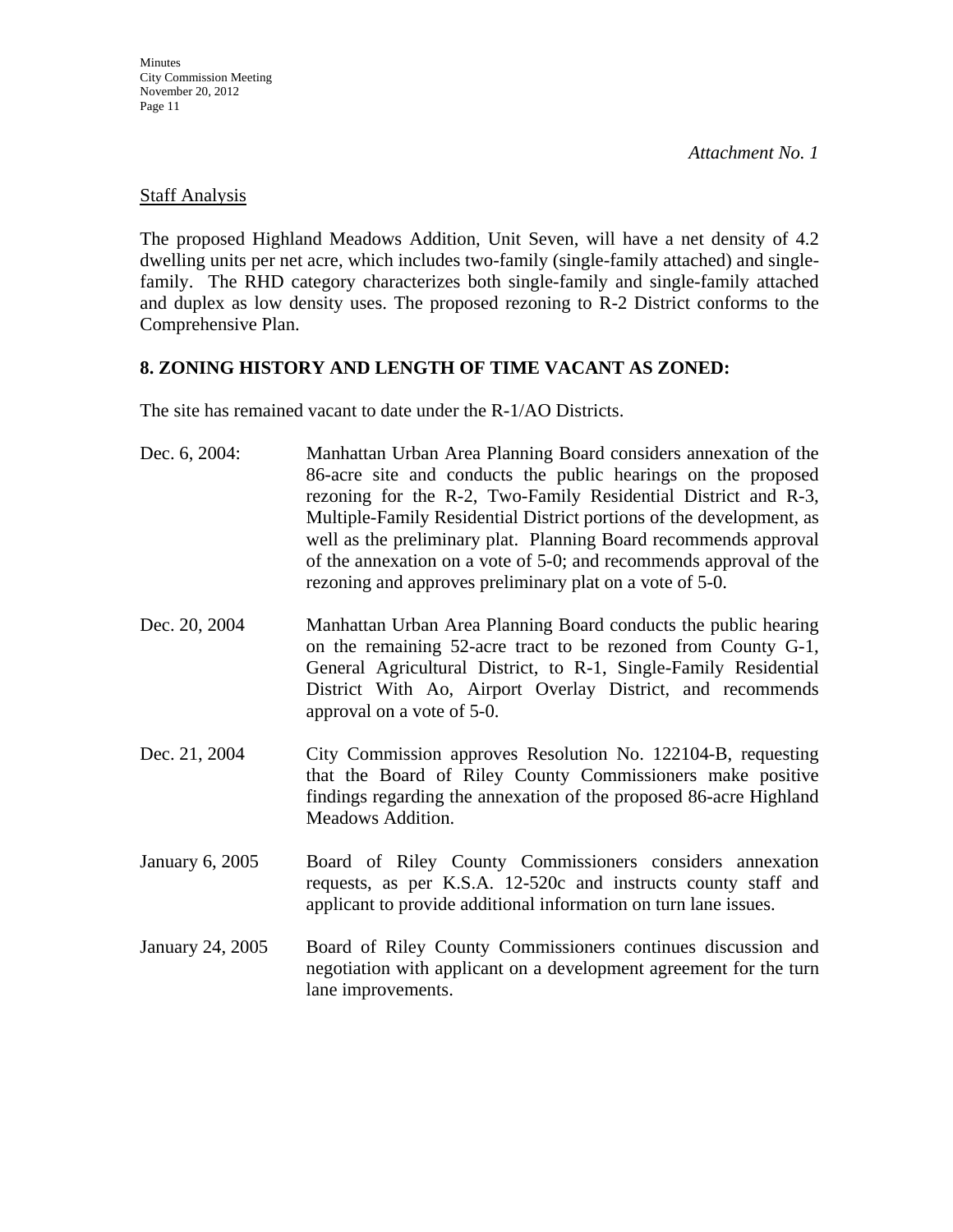**Minutes** City Commission Meeting November 20, 2012 Page 12

*Attachment No. 1* 

| January 27, 2005  | Board of Riley County Commissioners makes positive findings<br>regarding annexation and on a vote of 3-0, approves Resolution No.<br>012705-05.                                                                                                              |
|-------------------|--------------------------------------------------------------------------------------------------------------------------------------------------------------------------------------------------------------------------------------------------------------|
| February 15, 2005 | City Commission approves first reading, on a vote of 4-0, of<br>annexation and rezoning of Highland Meadows Addition.                                                                                                                                        |
| February 24, 2005 | Manhattan Urban Area Planning Board considers approval of the<br>Final Plat of Highland Meadows Addition, Unit One.                                                                                                                                          |
| March 1, 2005     | City Commission approves Ordinance Nos. 6459, 6460, 6461 and<br>6462, annexing and rezoning Highland Meadows Addition as<br>proposed, and accepts the easements and rights-of-ways as shown<br>on the Final Plat of the Highland Meadows Addition, Unit One. |

**9. CONSISTENCY WITH INTENT AND PURPOSE OF THE ZONING ORDINANCE:** The intent and purpose of the Manhattan Zoning Regulations is to protect the public health, safety, and general welfare; regulate the use of land and buildings within zoning districts to assure compatibility; and to protect property values.

The proposed rezoning is consistent with the intent and purpose of the Manhattan Zoning Regulations and R-2 District because proposed lot sizes conform to the minimum requirements of the R-2 District for single family attached dwelling units. In addition, the proposed Preliminary Plat dedicates easements and rights-of-way to serve the subdivision consistent with the requirements of the Manhattan Urban Area Subdivision Regulations.

The R-2, Two-Family Residential District is designed to provide a dwelling zone at a density no greater than two (2) attached dwelling units per 7,500 square feet. Minimum lot size for single-family detached dwellings is 6,000 square feet in area; 3,750 square feet for single-family attached; and, 7,500 square feet for a two-family dwelling unit.

The proposed R-2 District portion of the Highland Meadows Addition, Unit Seven, consists of single-family attached dwelling units with lots range from approximately 5,747 square feet in area to 8,819 square feet in area. The proposed lots conform to the requirements of the R-2 District.

**10. RELATIVE GAIN TO THE PUBLIC HEALTH, SAFETY AND WELFARE THAT DENIAL OF THE REQUEST WOULD ACCOMPLISH, COMPARED WITH THE HARDSHIP IMPOSED UPON THE APPLICANT:** There appears to be no gain to the public that denial would accomplish. There are no expected adverse affects on the public health, safety and welfare as a result of the rezoning. Development of the site